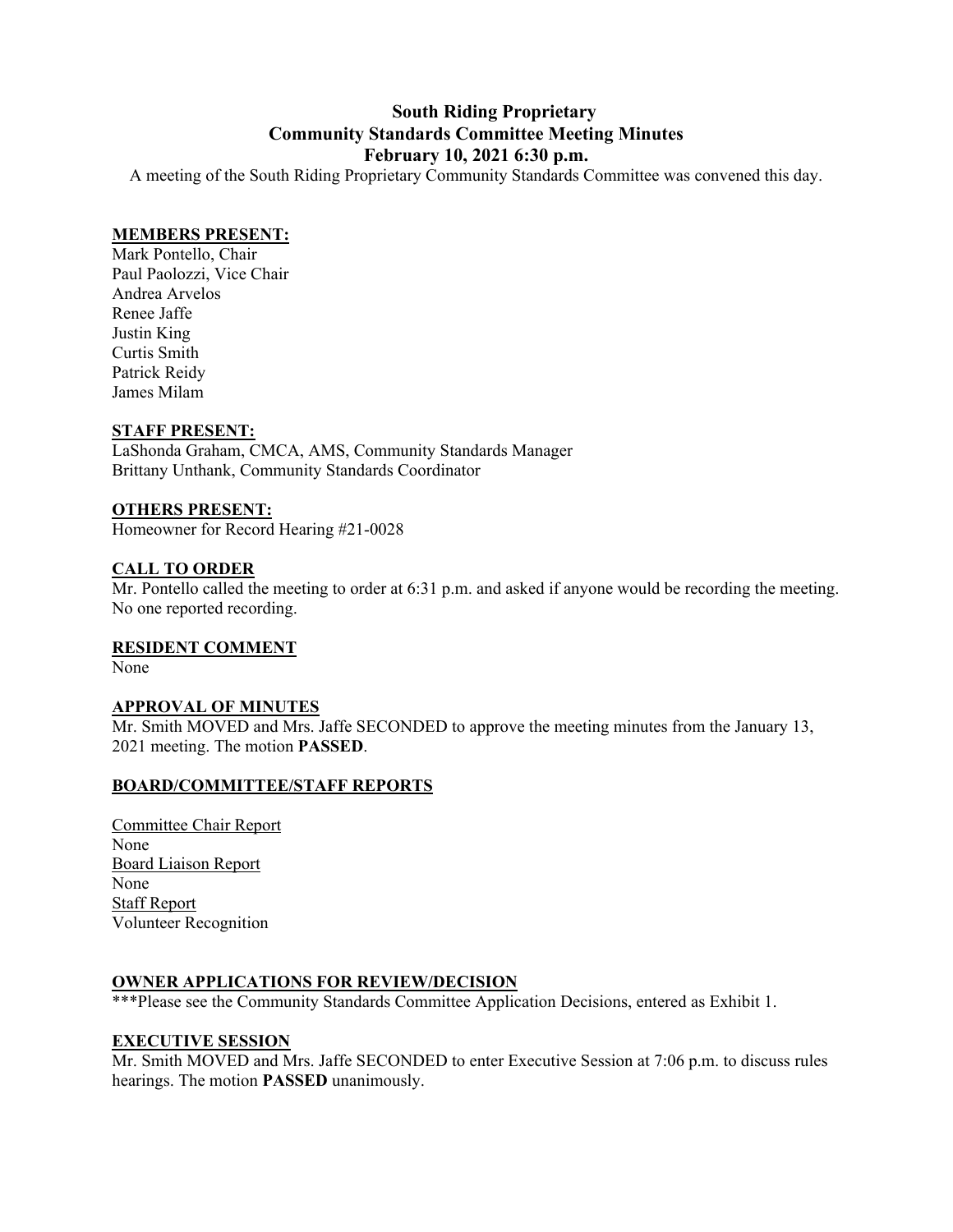Mr. Smith MOVED and Mrs. Jaffe SECONDED to exit Executive Session at 7:09 p.m. The motion **PASSED** unanimously.

#### **ACTION TAKEN POST EXECUTIVE SESSION**

Mr. King MOVED and Mr. Smith SECONDED to approve the Rules Violation and Application Assessment Consent Agendas as recommended by Staff. The motion **PASSED**.

#### **ADJOURNMENT**

Mr. King MOVED and Mr. Smith SECONDED to adjourn the meeting at 7:10 p.m.

The next meeting will be held via Zoom, Wednesday, March 10, 2021 at 6:30 p.m.

[Mark F Pontello](https://na2.documents.adobe.com/verifier?tx=CBJCHBCAABAAyA-cjdmWGn-eVCnBDRSzme47VY3PrkPT)

 $Signed: \frac{Mark F$  Pontello (Mar 11, 2021 12:35 EST)

Mark Pontello, Community Standards Committee Chair

Date Approved: March 10, 2021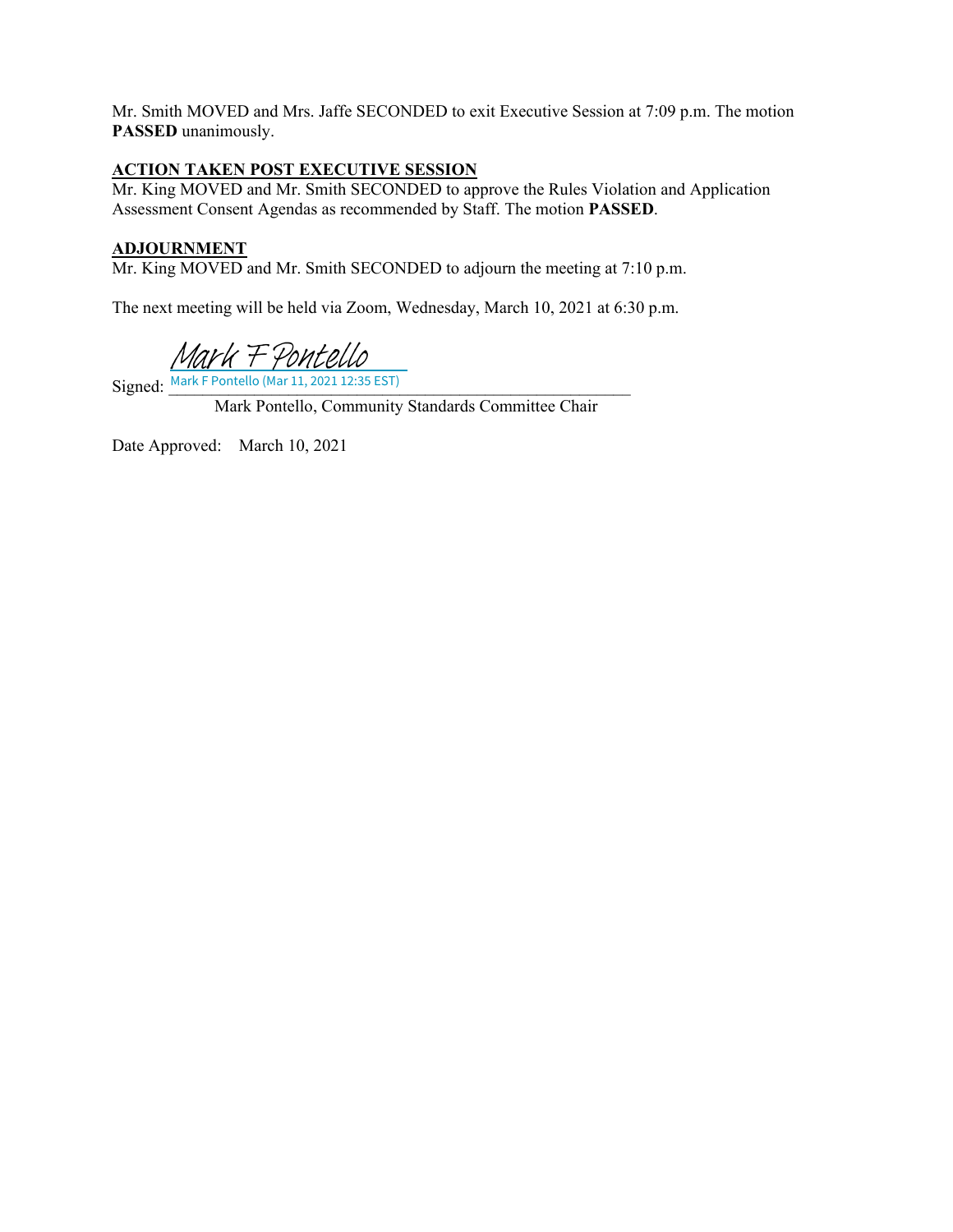### **Exhibit 1 Community Standards Committee Application Decisions**

#### **February 10, 2021 Meeting**

| <b>ADDRESS</b>              | PROJECT(S)                                                                   | <b>MOTION</b>                                                                                                                                | <b>DECISION</b>                                            |
|-----------------------------|------------------------------------------------------------------------------|----------------------------------------------------------------------------------------------------------------------------------------------|------------------------------------------------------------|
| 43655 KENAI COURT           | <b>SWIMMING POOL</b>                                                         | Mr. Paolozzi MOVED and Mr. Smith<br>SECONDED to approve the application as<br>stipulated in the decision letter.                             | The motion passed unanimously.                             |
| 43244 GOLF VIEW DRIVE       | <b>SHUTTERS</b>                                                              | Mr. Paolozzi MOVED and Mr. Smith<br>SECONDED to approve the application as<br>presented.                                                     | The motion passed unanimously.                             |
| 43071 GOLF VIEW DRIVE       |                                                                              | Mr. Paolozzi MOVED and Mr. Smith<br>EXISTING DOOR TRIM& TRANSOM SECONDED to approve the application as<br>stipulated in the decision letter. | The motion passed unanimously.                             |
| 25405 CHICIMA DRIVE         | <b>FENCE</b>                                                                 | Mr. Paolozzi MOVED and Mr. Smith<br>SECONDED to approve the application as<br>stipulated in the decision letter.                             | The motion passed unanimously.                             |
| 42487 LONGACRE DRIVE        | <b>SHED</b>                                                                  | Mr. Paolozzi MOVED and Mr. Smith<br>SECONDED to approve the application as<br>stipulated in the decision letter.                             | The motion passed unanimously.                             |
| 42518 PELICAN DRIVE         | <b>EXISTING DECORATIVE BELL</b>                                              | Mr. Paolozzi MOVED and Mr. Smith<br>SECONDED to deny the application due to<br>it's visual impact on adjoining lots                          | The motion passed. Mrs. Arvelos and Mrs.<br>Jaffe opposed. |
| <b>42578 NATIONS STREET</b> | PATIO EXTENSION, STONE WALL<br>PIER, AND WALKWAY                             | Mr. Paolozzi MOVED and Mr. Smith<br>SECONDED to approve the application as<br>stipulated in the decision letter.                             | The motion passed unanimously.                             |
| 42979 TIPPMAN PLACE         | PATIO, STAIRS WITH SEATING<br>WALL, GAZEBO AND FRONT<br><b>COVERED PORCH</b> | Mr. Paolozzi MOVED and Mr. Smith<br>SECONDED to approve the application as<br>stipulated in the decision letter.                             | The motion passed unanimously.                             |
| 25470 GIMBEL DRIVE          | <b>SCREENED PORCH AND PATIO</b>                                              | Mr. Paolozzi MOVED and Mr. Smith<br>SECONDED to approve the application as<br>stipulated in the decision letter.                             | The motion passed unanimously.                             |
| 25481 CARRINGTON DRIVE      | COVERED DECK WITH STAIRS,<br><b>LATTICE &amp; LANDING</b>                    | Mr. Paolozzi MOVED and Mr. Smith<br>SECONDED to approve the application as<br>stipulated in the decision letter.                             | The motion passed unanimously.                             |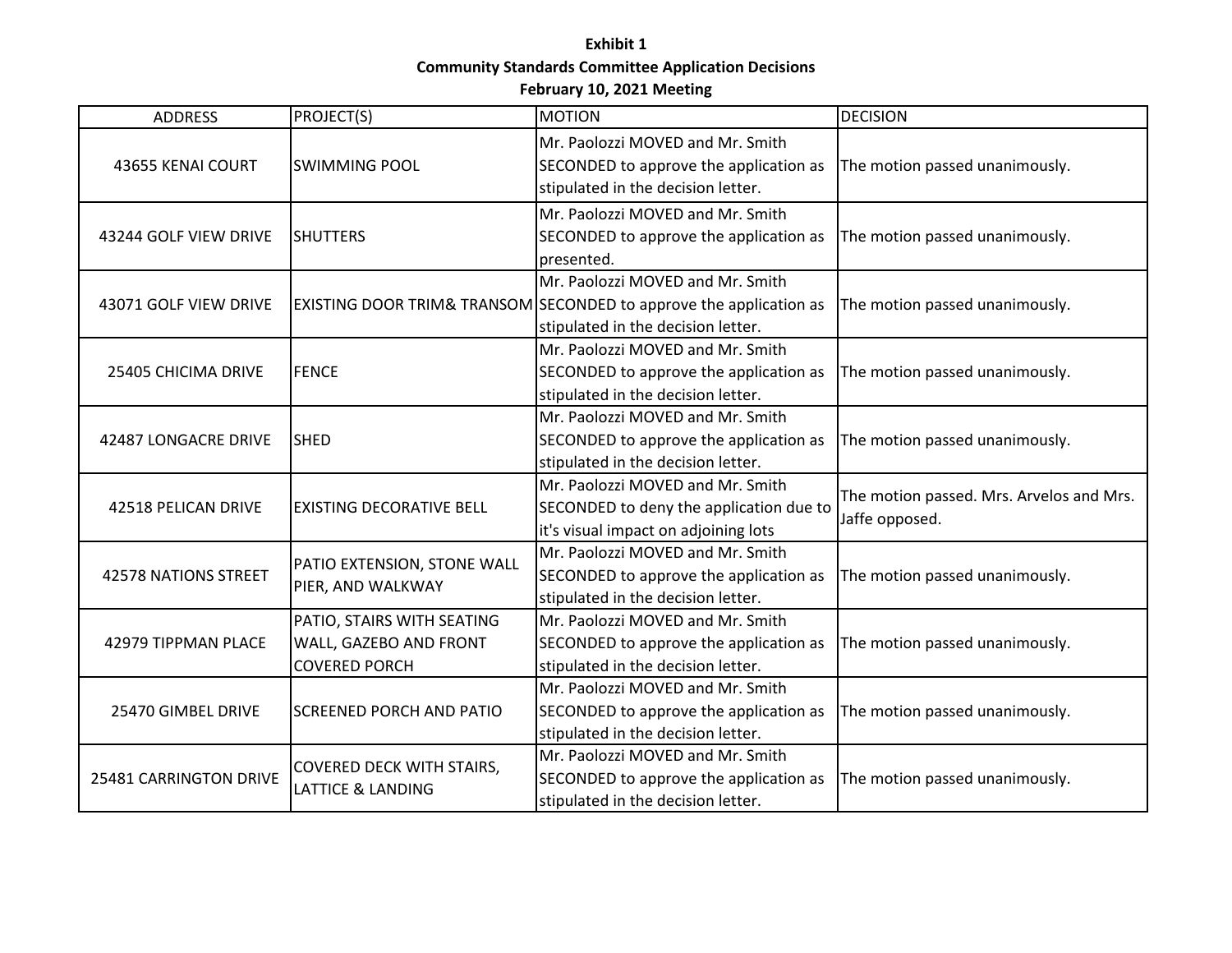#### **Exhibit 1 Community Standards Committee Application Decisions February 10, 2021 Meeting**

| 25769 HOWERTON DRIVE                      | <b>ICONCRETE PAD &amp; HOT TUB</b>         | Mr. Paolozzi MOVED and Mr. Smith<br>SECONDED to approve the application as<br>stipulated in the decision letter. | The motion passed unanimously. |
|-------------------------------------------|--------------------------------------------|------------------------------------------------------------------------------------------------------------------|--------------------------------|
| 25933 QUINLAN STREET                      | <b>FENCE</b>                               | Mr. Paolozzi MOVED and Mr. Smith<br>SECONDED to approve the application as<br>stipulated in the decision letter. | The motion passed unanimously. |
| 25939 TALMONT DRIVE                       | <b>FENCE</b>                               | Mr. Paolozzi MOVED and Mr. Smith<br>SECONDED to approve the application as<br>stipulated in the decision letter. | The motion passed unanimously. |
| 26018 KIMBERLY ROSE DRIVE DECK AND STAIRS |                                            | Mr. Paolozzi MOVED and Mr. Smith<br>SECONDED to approve the application as<br>stipulated in the decision letter. | The motion passed unanimously. |
| 26097 WENDELL STREET                      | <b>FENCE</b>                               | Mr. Paolozzi MOVED and Mr. Smith<br>SECONDED to approve the application as<br>stipulated in the decision letter. | The motion passed unanimously. |
| 42745 CENTER STREET                       | <b>SOLAR PANELS</b>                        | Mr. Paolozzi MOVED and Mr. Smith<br>SECONDED to approve the application as<br>stipulated in the decision letter. | The motion passed unanimously. |
| 43158 KATAMA SQUARE                       | <b>DECK AND STAIRS</b>                     | Mr. Paolozzi MOVED and Mr. Smith<br>SECONDED to approve the application as<br>stipulated in the decision letter. | The motion passed unanimously. |
| 43200 EDGARTOWN STREET                    | SCREENED PORCH, PATIO AND<br><b>STAIRS</b> | Mr. Paolozzi MOVED and Mr. Smith<br>SECONDED to approve the application as<br>stipulated in the decision letter. | The motion passed unanimously. |